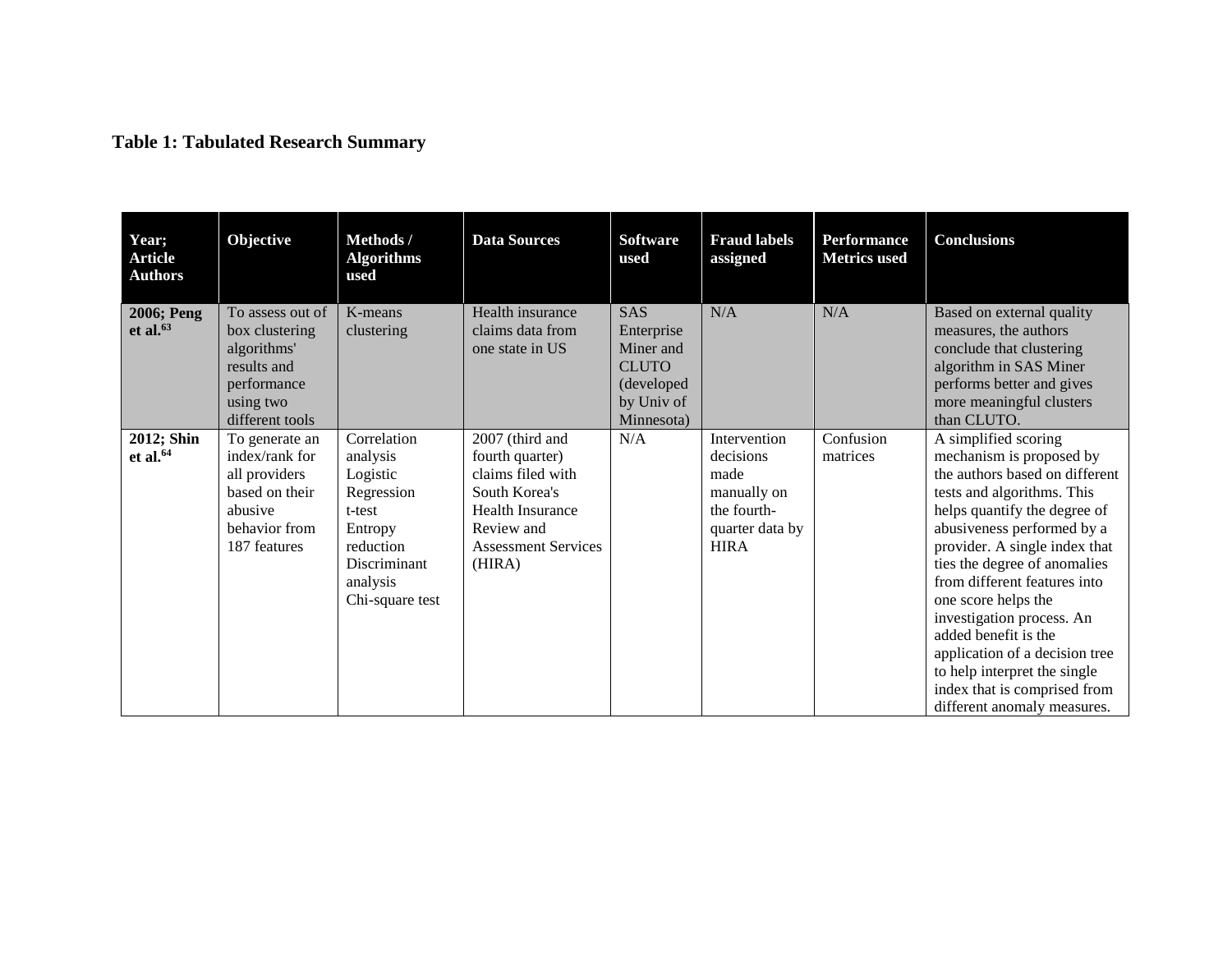| 2013; Ekin<br>et al. $65$                        | To detect<br>healthcare fraud<br>between<br>providers and<br>beneficiaries<br>using a<br>Bayesian co-<br>clustering<br>framework                                                                                                       | Markov chain<br>Monte Carlo<br>(MCMC)                                         | Simulated data was<br>used to test<br>feasibility of the<br>framework | N/A | N/A | N/A | A Bayesian framework of co-<br>clustering using Gibbs<br>sampler was used to assess<br>posterior probability of a<br>provider-beneficiary co-<br>cluster. A conceptual model<br>to identify fraudulent<br>associations or links was<br>proposed by the authors. |
|--------------------------------------------------|----------------------------------------------------------------------------------------------------------------------------------------------------------------------------------------------------------------------------------------|-------------------------------------------------------------------------------|-----------------------------------------------------------------------|-----|-----|-----|-----------------------------------------------------------------------------------------------------------------------------------------------------------------------------------------------------------------------------------------------------------------|
| 2013;<br><b>Eldardiry</b><br>et al. $66$         | To identify<br>suspicious<br>pharmacies and<br>provide leads to<br>auditors and<br>investigators                                                                                                                                       | Term frequency-<br>inverse<br>document<br>frequency                           | 2012 government<br>healthcare program<br>pharmacy claims              | N/A | N/A | N/A | A probabilistic outlier<br>detection technique based on<br>rule (developed by domain<br>experts and data) violations<br>were developed and was<br>evaluated based on domain<br>expert inputs on the labeled<br>pharmacies.                                      |
| 2013;<br><b>Thornton et</b><br>al. <sup>67</sup> | To predict<br>different types<br>of healthcare<br>fraud in<br>Medicaid                                                                                                                                                                 | N/A                                                                           | N/A                                                                   | N/A | N/A | N/A | Design of a multidimensional<br>data models and analysis<br>techniques to reveal<br>conspirator and stand-alone<br>fraud types are discussed by<br>these authors.                                                                                               |
| 2014;<br><b>Bowblis et</b><br>$al.^{68}$         | To test<br>geographic<br>reimbursement<br>effect against<br>skilled nursing<br>facilitys'<br>(SNFs) profit<br>margin and to<br>identify<br>likelihood of<br>upcoding in<br>SNFs resource<br>utilization<br>groups (RUG)<br>codes<br>B) | Linear regression<br>Mixed logit<br>model<br>Multivariate<br>regression model |                                                                       |     |     |     | Up-coding likelihood<br>increases in high cost of<br>living areas due to the<br>geographic payment<br>differentials per RUG code.                                                                                                                               |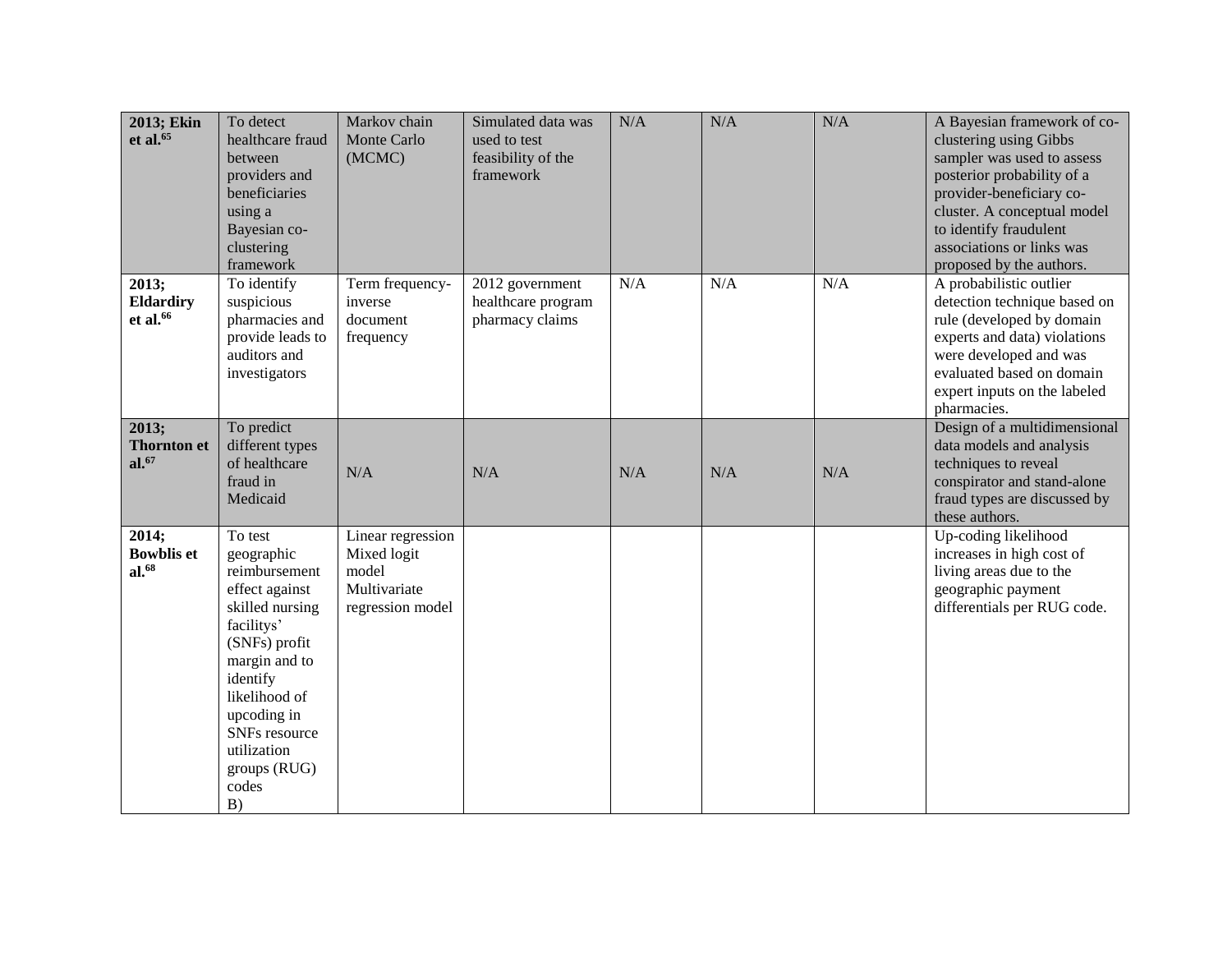| 2014;<br>Joudaki et<br>al. <sup>69</sup>       | To provide a<br>literature<br>review on<br>healthcare fraud<br>and abuse data<br>mining<br>techniques                                                             | Range of<br>classifier<br>algorithms                                                                            | N/A                                                                                                                                                                                                           | N/A       | N/A                                                         | N/A                           | 21 different studies are<br>briefly outlined based on<br>their review goals. These<br>studies span all methods<br>applicable to different<br>healthcare systems in<br>different countries.                                                                                                   |
|------------------------------------------------|-------------------------------------------------------------------------------------------------------------------------------------------------------------------|-----------------------------------------------------------------------------------------------------------------|---------------------------------------------------------------------------------------------------------------------------------------------------------------------------------------------------------------|-----------|-------------------------------------------------------------|-------------------------------|----------------------------------------------------------------------------------------------------------------------------------------------------------------------------------------------------------------------------------------------------------------------------------------------|
| 2016;<br><b>Bauder et</b><br>al. <sup>70</sup> | To detect<br>anomalous<br>billing behavior<br>of physicians by<br>categorizing<br>physician's field<br>of practice                                                | Multinomial<br>Naïve Bayes<br>5 fold cross<br>validation                                                        | <b>CMS</b> Medicare<br><b>Provider Utilization</b><br>and Payment Data:<br>Physician and Other<br>Supplier 2013<br>calendar year - State<br>of Florida                                                        | Weka      | Physician<br>specialty<br>available in<br>CMS input<br>data | Precision,<br>Recall, F-score | A multi-class naïve Bayes<br>model was used to classify<br>physicians based on their<br>number of instances of billed<br>procedure code. An inherent<br>limitation to this study is not<br>accounting for physician<br>types who can perform the<br>same set/group of procedure<br>codes.    |
| 2016;<br>Joudaki et<br>al. <sup>71</sup>       | To identify<br>features in<br>general<br>physicians'<br>drug<br>prescription<br>claims<br>delineating<br>between<br>fraudulent and<br>non-fraudulent<br>providers | Hierarchical<br>clustering,<br>Linear<br>Discriminant<br>Analysis (LDA)                                         | 2011 Physician data<br>and Drug<br>Prescription data<br>from Social Security<br>Organization, Iran.                                                                                                           | N/A       | N/A                                                         | Accuracy                      | The clusters based on the<br>indicators were used to<br>evaluate performance of<br>LDA classification of<br>physicians.                                                                                                                                                                      |
| 2016; van<br><b>Capelleveen</b><br>et al. $72$ | To detect<br>outliers in the<br>Medicaid dental<br>domain                                                                                                         | Descriptive<br>analytics such as<br>box-plots, peak-<br>analysis.<br>Regression and<br>Clustering (K-<br>means) | One state's dental<br>Medicaid data from<br>Medicaid<br>Management<br><b>Information System</b><br>and federal data<br>extract of the same<br>state from Medicaid<br>Statistical<br><b>Information System</b> | ${\bf R}$ | N/A                                                         | N/A                           | This study detects outliers<br>using univariate and<br>multivariate outlier<br>procedures. The features in<br>case of General Linear<br>Models were based on expert<br>input and derived from claim<br>details with a set of inclusion<br>and exclusion criteria for the<br>provider claims. |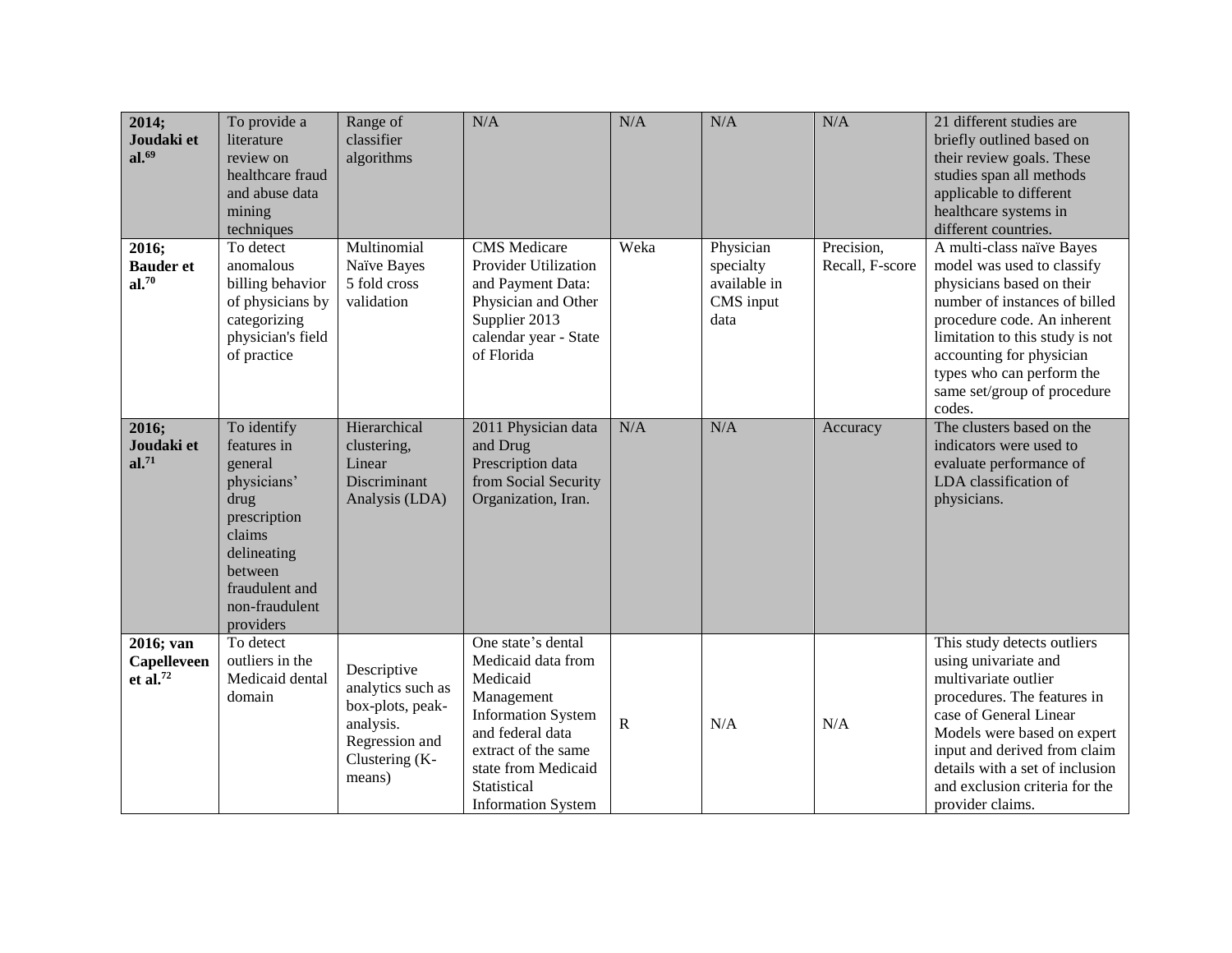| 2017;<br><b>Bauder et</b><br>al. <sup>73</sup>     | To survey on<br>the state of<br>healthcare up-<br>coding fraud<br>analysis and<br>detection.                                                             | Review of<br>methods from<br>literature                                          | N/A                                                                                                                                                                  | N/A                  | N/A                                    | N/A                                                                                                | A comprehensive literature<br>review specifically focusing<br>on up-coding scheme is<br>discussed by these authors.<br>They cover review on<br>different domains such as<br>nursing facility RUGs up-<br>coding, E/M up-coding in<br>emergency department, DRG<br>up-coding, etc. |
|----------------------------------------------------|----------------------------------------------------------------------------------------------------------------------------------------------------------|----------------------------------------------------------------------------------|----------------------------------------------------------------------------------------------------------------------------------------------------------------------|----------------------|----------------------------------------|----------------------------------------------------------------------------------------------------|-----------------------------------------------------------------------------------------------------------------------------------------------------------------------------------------------------------------------------------------------------------------------------------|
| 2017; Ekin<br>et al. $74$                          | To detect<br>anomalies in<br>prescribed<br>services in<br>comparison to<br>peers using<br>concentration<br>function.                                     | Lorenz curve                                                                     | <b>CMS</b> Medicare<br><b>Provider Utilization</b><br>and Payment Data:<br>Physician and Other<br>Supplier - subsetted                                               |                      | N/A                                    | Likelihood<br>ratio-based<br>thresholds,<br>Gini area of<br>concentration<br>and Pietra's<br>index | A simple and elegant pre-<br>screening tool to detect<br>billing anomalies (number of<br>services and percentage of<br>services in comparison to<br>peer providers) using<br>graphical methods is<br>proposed and demonstrated<br>on a limited data from the<br>source.           |
| 2017; Sadiq<br>et al. $75$                         | To provide<br>anomaly<br>detection using<br>PRIM (an<br>unsupervised<br>learning<br>method) and<br>compare model<br>results with<br>known<br>classifiers | <b>Patient Rule</b><br>Induction<br>Method (PRIM)<br>based bump<br>hunting       | <b>CMS</b> Medicare<br>Provider Utilization<br>and Payment Data:<br>Physician and Other<br>Supplier, Prescriber<br>and DMEPOS data<br>$2012 - 2014$<br>calendar year | R PRIMsrc<br>package | N/A                                    | F-Score and<br>Accuracy                                                                            | PRIM model achieves better<br>F-score and accuracy results<br>in comparison to Support<br>Vector Machine, Naïve<br>Bayes, Random Forest,<br>Discriminant analysis and<br><b>Logistic Regression</b><br>classifiers                                                                |
| 2018 May;<br><b>Bauder et</b><br>al. <sup>76</sup> | To evaluate the<br>effect of class<br>imbalance in<br>fraud detection                                                                                    | <b>Random Forest</b><br>5-fold cross<br>validation with<br>10 time<br>repetition | <b>CMS</b> Medicare<br><b>Provider Utilization</b><br>and Payment Data:<br>Physician and Other<br>Supplier $2012 -$<br>2015 calendar year                            | Weka                 | <b>LEIE Database</b><br>(January 2018) | <b>AUC</b>                                                                                         | Training dataset with a 90<br>(non-fraud) - 10 (fraud) class<br>distribution ratio is<br>considered best for a good<br>classifier to delineate<br>between the two classes<br>instead of the traditional 50                                                                        |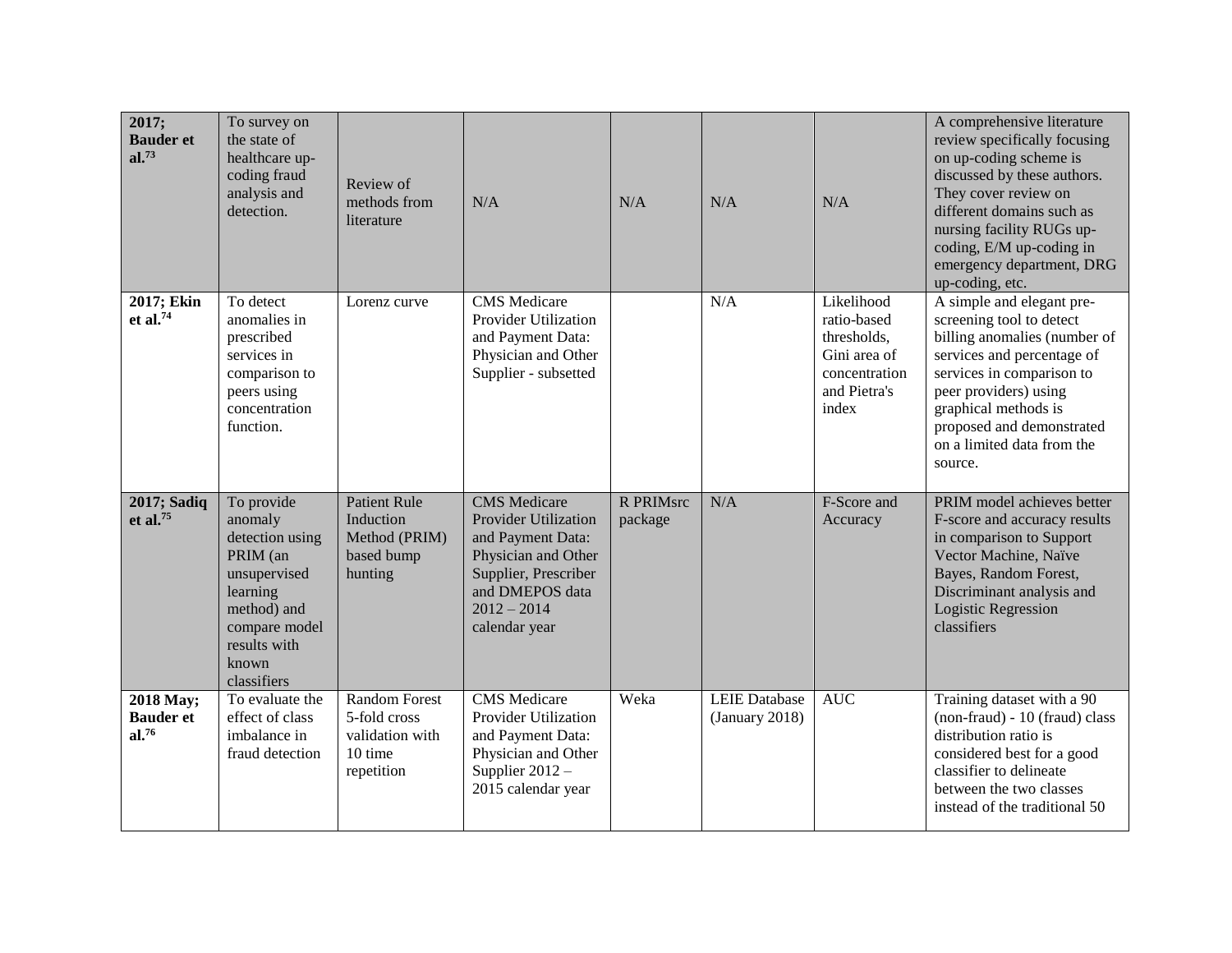|                                          |                                                                        |                                                                                                                                 |                                                                                                                                                                                                    |                                                         |                                                          |                                        | (non-fraud) -50 (fraud) class<br>distribution ratio                                                                                                                                                             |
|------------------------------------------|------------------------------------------------------------------------|---------------------------------------------------------------------------------------------------------------------------------|----------------------------------------------------------------------------------------------------------------------------------------------------------------------------------------------------|---------------------------------------------------------|----------------------------------------------------------|----------------------------------------|-----------------------------------------------------------------------------------------------------------------------------------------------------------------------------------------------------------------|
| 2018;<br><b>Bauder et</b><br>al.77       | To evaluate the<br>effect of class<br>imbalance in<br>fraud detection  | C4.5<br>Logistic<br>Regression<br><b>Support Vector</b><br>Machines<br>5 fold cross<br>validation with<br>10-time<br>repetition | <b>CMS</b> Medicare<br><b>Provider Utilization</b><br>and Payment Data:<br>Physician and Other<br>Supplier $2012 -$<br>2015 calendar year                                                          | Weka                                                    | <b>LEIE Database</b><br>(2017)                           | AUC, FPR,<br>FNR, Tukeys<br>HSD, ANOVA | No single learner was<br>considered best, however<br>authors conclude that<br><b>LOGISTIC REGRESSION</b><br>and C4.5 had performed<br>better with an 80 (non-fraud)<br>- 20 (fraud) class distribution<br>ratio |
| 2018;<br><b>Herland</b> et<br>$al.^{78}$ | To detect<br>Medicare fraud<br>using publicly<br>available CMS<br>data | Logistic<br>regression,<br>Gradient<br><b>Boosted Trees</b><br>and Random<br>Forest                                             | <b>CMS</b> Medicare<br>Provider Utilization<br>and Payment Data:<br>Physician and Other<br>Supplier (2012 -<br>2015), Prescriber<br>$(2013 - 2015)$ and<br>DMEPOS data 2013<br>-2015 calendar year | Apache<br>Spark 2.3.0<br>Machine<br>Learning<br>Library | <b>LEIE</b> Database<br>(2016)                           | Area under<br>curve                    | The LEIE database values for<br>providers were used as<br>ground truth and logistic<br>regression results had the<br>best performance amongst<br>the different algorithms<br>tested for this data.              |
| 2019; Fan<br>et al. $79$                 | To detect<br>physician fraud<br>using open data                        | Logistic<br>regression, Naïve<br>Bayes, SVM and<br>decision tree                                                                | CMS Part B, Part D<br>and DMEPOS,<br>Social media data<br>(Healthgrades.com)                                                                                                                       | N/A                                                     | <b>LEIE Database</b><br>$(2015-16)$ and<br>Board actions | F1 score                               | Decision tree with features<br>based on social media rating<br>had the best performance<br>rate.                                                                                                                |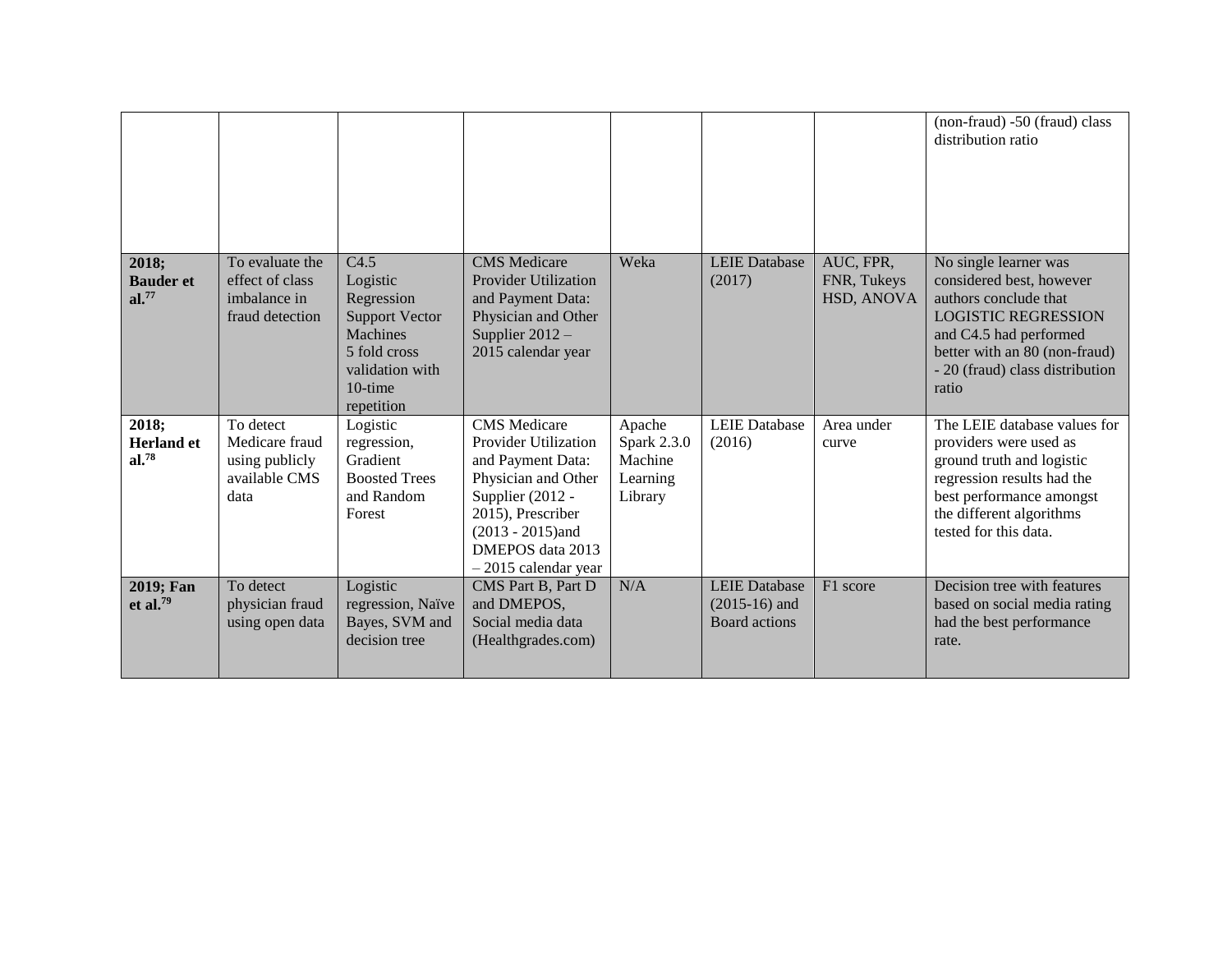| 2019;<br><b>Herland</b> et<br>$al.^{80}$  | To address<br>effect of class<br>imbalance in<br>supervised<br>learning<br>algorithms<br>using CMS data                                                                                                                               | Logistic<br>regression,<br>Gradient<br><b>Boosted Trees</b><br>and Random<br>Forest                        | <b>CMS</b> Medicare<br><b>Provider Utilization</b><br>and Payment Data:<br>Physician and Other<br>Supplier (2012 -<br>2016), Prescriber<br>$(2013 - 2016)$ and<br>DMEPOS data 2013<br>$-2016$ calendar year | Apache<br>Spark 2.3.0<br>Machine<br>Learning<br>Library | <b>LEIE</b> Database<br>(2016) | Area under<br>curve                                | They employed different<br>random undersampling<br>techniques to understand the<br>effect of class imbalance in<br>supervised learning<br>algorithms. They concluded a<br>10:90 ratio of class is needed<br>for a learner to discriminate<br>well and that a 50:50 class<br>ratio might not help with<br>learning the discriminative<br>patterns.  |
|-------------------------------------------|---------------------------------------------------------------------------------------------------------------------------------------------------------------------------------------------------------------------------------------|------------------------------------------------------------------------------------------------------------|-------------------------------------------------------------------------------------------------------------------------------------------------------------------------------------------------------------|---------------------------------------------------------|--------------------------------|----------------------------------------------------|----------------------------------------------------------------------------------------------------------------------------------------------------------------------------------------------------------------------------------------------------------------------------------------------------------------------------------------------------|
| 2019; Sadiq<br>et al. $81$                | To see if a<br>deliberate<br>fraudulent<br>action causes a<br>perturbation in<br>the<br>observational<br>data, accounting<br>for any co-<br>variates or<br>confounding<br>factors that<br>could lead to<br>that fraudulent<br>outcome | Bump hunting,<br>Propensity<br>matching, inertia<br>based clustering,<br>mixed variable<br>cosine distance | <b>CMS</b> Medicare<br>$(2012 - 2015)$                                                                                                                                                                      | N/A                                                     | <b>LEIE Database</b><br>(2017) | Accuracy, F1-<br>score,<br>Precision and<br>recall | The authors devised a<br>framework using<br>unsupervised statistical<br>methods and compared their<br>framework performance to<br>that of other methods such as<br>k-means clustering. They<br>conclude that this framework<br>outperforms other existent<br>models in literature.                                                                 |
| 2019;<br>Zafari and<br>Ekin <sup>82</sup> | To detect<br>prescription<br>fraud using<br>topic modelling                                                                                                                                                                           | Structural topic<br>modelling and<br>concentration<br>functions                                            | <b>CMS</b> Medicare<br>Prescriber Part D<br>(2015)                                                                                                                                                          | R (STM<br>package)                                      | N/A                            | N/A                                                | A novel unsupervised<br>prescription fraud framework<br>consisting of two main steps<br>to identify fraudulent<br>prescriptions; step 1 involves<br>identifying associations<br>between prescribers and their<br>drug billing utilization (using<br>STM) followed by step 2 that<br>uses these groupings to detect<br>outliers within a specialty. |